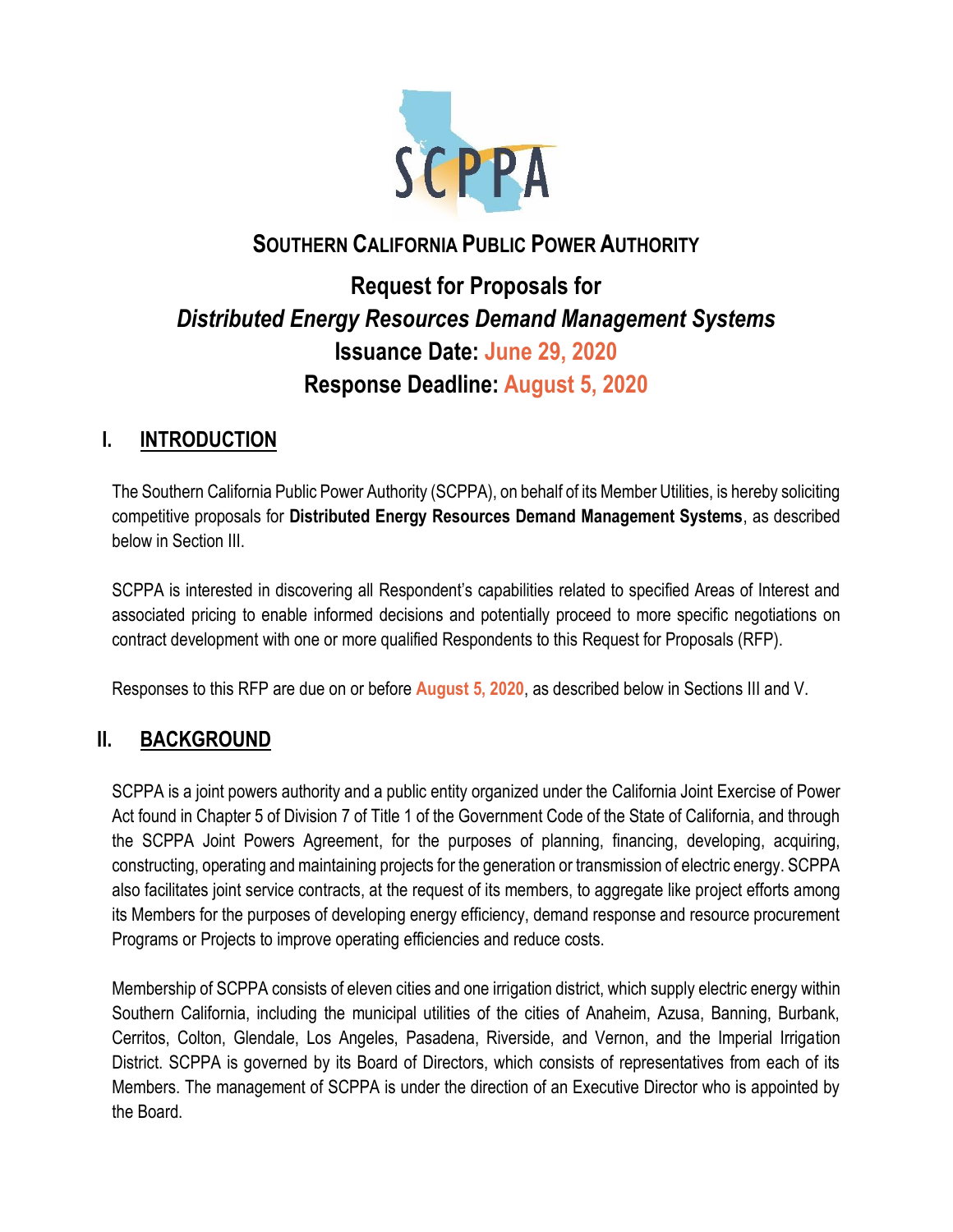Any service contract subsequently entered into by SCPPA pursuant to this RFP would be utilized directly by the interested Members to serve their respective utility customers' needs. The service and work products would be ordered and approved directly by SCPPA and/or the applicable Members and the billing would be administered through SCPPA.

# **III. AREAS OF INTEREST**

Certain SCPPA Members have expressed interest in **interactive platforms to review, analyze, and forecast electric system demand impacts from distributed energy resources** to meet the needs of their municipalities by enhancing system resiliency and reliability, shifting load away from high demand periods, and improving load factor through load shaping. Characteristics of the requested DER Demand Management System should include one or more of the items in the following partial lists of features, functions and capabilities:

### 1. **DER Types**

- Photovoltaic
- Wind
- Energy Storage
- Electric Vehicles (EV) and Electric Vehicle Supply Equipment (EVSE or Chargers)
- Smart Appliances and/or Smart Homes

#### 2. **Platform Capabilities**

- Modeling of the distribution grid and interconnected DER assets
- Scheduling and optimization of DER asset operations
- Forecasting and "what-if" analysis of DER assets
- Measurement, monitoring, control, dispatch, and reporting for both individual and aggregated assets
- Aggregate DER assets into Virtual Power Plants to provide bulk power services (e.g. load following/ramping)

# **Timeline / Schedule** (Timeline/Schedule is subject to change)

| DISTRIBUTED ENERGY RESOURCES DEMAND MANAGEMENT SYSTEMS RFP |                    |
|------------------------------------------------------------|--------------------|
| <b>SELECTION PROCESS</b>                                   |                    |
| <b>ACTIVITIES</b>                                          | <b>DUE DATE(S)</b> |
| <b>Issue RFP</b>                                           | June 29, 2020      |
| Inquiries from Potential Respondents                       | July 21, 2020      |
| Responses Due                                              | August 5, 2020     |
| Review of Responses                                        | August             |
| Interviews (If Necessary)                                  | August             |
| Selection of Respondent(s)                                 | August - September |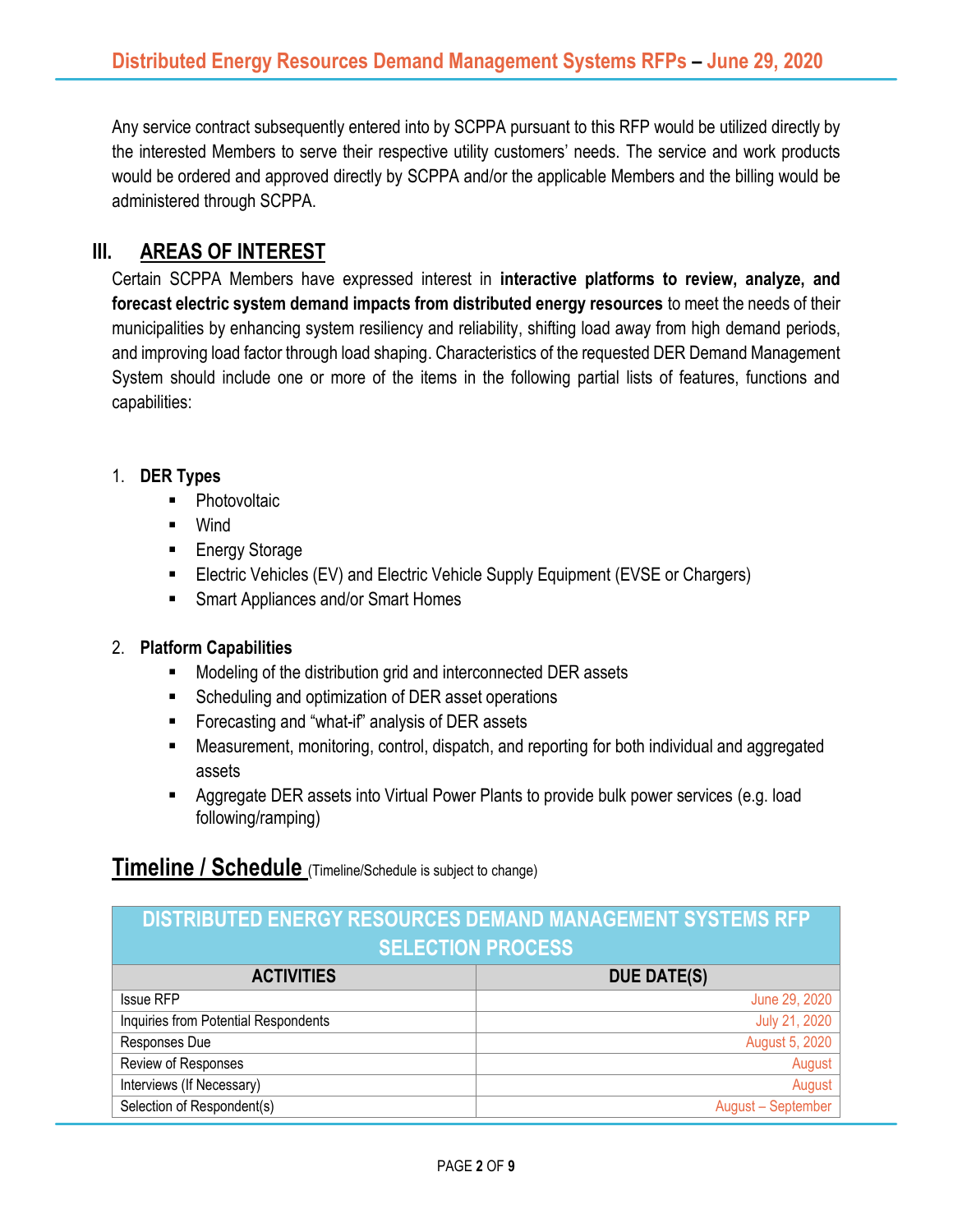# **IV. PROPOSAL SUBMISSION REQUIRED ELEMENTS**

### **1. TRANSMITTAL LETTER CONTENT:**

- **A.** A brief statement of the Respondent's understanding of the work to be done and commitment to perform the work as scheduled, including:
	- **I.** statement of work specifications; and
	- **II.** reference to any proposed contractual terms and conditions required by the Respondent; and
	- **III.** a summary of exceptions taken to the RFP requirements; and
	- **IV.** any and all expectations from SCPPA including, but not limited to: requirements definitions, strategy refinement, and staffing requirements to support the proposed project or program implementation.
- **B.** An officer authorized to bind must sign the proposal on behalf of the Respondent and must include the following declarations in the transmittal letter:

"This proposal is genuine, and not sham or collusive, nor made in the interest or in behalf of any person not herein named; the Respondent has not directly or indirectly induced or solicited any other Respondent to put in a sham bid, or any other person, firm or corporation to refrain from submitting a proposal; and the Respondent has not in any manner sought by collusion to secure for themselves an advantage over any other Respondent."

### **2. RESPONDENT INFORMATION**:

Provide legal name of Company or Individual, physical street address, the name(s) and title(s) of the individual(s) authorized to represent the Respondent, including telephone number(s) and email address(es).

### **3. PROPOSAL:**

Proposals must include a description of the proposed project or program, how it meets (or does not meet) each of the objectives of this RFP, and a detailed description addressing all of the Areas of Interest. Respondents may also include additional services, products, tasks, task elements and/or functions that may not be part of or included in the RFP, but are deemed by the Respondent to be pertinent and potentially valuable to SCPPA or its Members. SCPPA will have full discretionary authority to consider, accept and/or reject without cause such supplemental information that is not directly requested, included in or made part of the RFP.

### **4. FEES:**

Pricing in all Proposals should be made based on good faith estimates of the requirements defined in this RFP. Please include all necessary details of specific examples or estimates of the fees, labor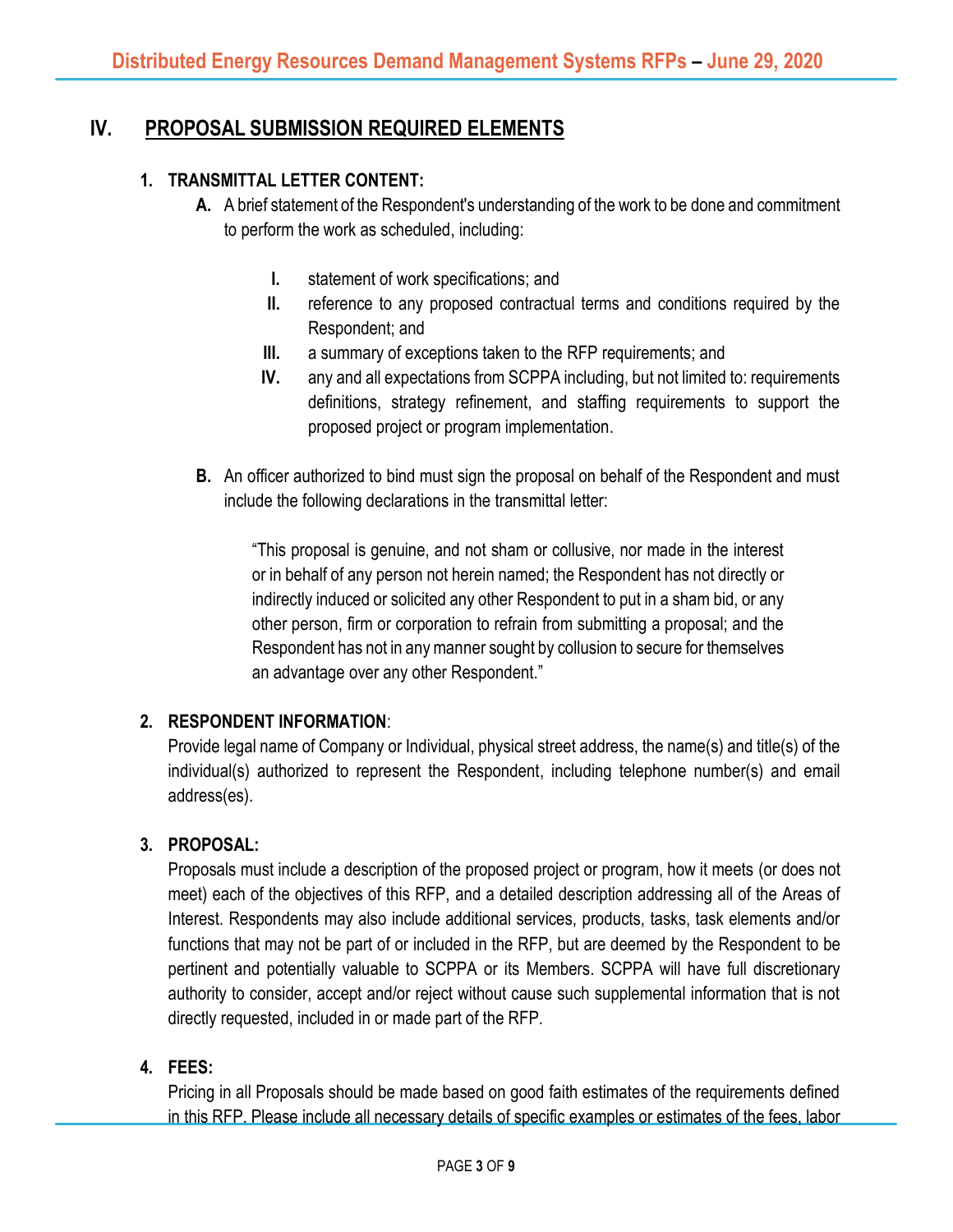rates and service charges. Describe how the fees, rates or charges will be determined. Respondents shall also be prepared to provide a breakdown of the applicable overheads and fringe benefit costs that are part of any labor rates and other direct costs associated with the services to be performed.

### **5. EXPERIENCE:**

Respondent shall clearly identify project participants and management team, including:

- **A.** Describe your firm's experience as may be applicable to this RFP, your organizational structure, management qualifications, and other contract related qualifications, including number of years firm has been in business.
- **B.** Specify key employees and describe their qualifications, experience and duties related to this RFP, including the office location(s) where work will be performed, in addition to the physical street address referenced above.
- **C.** Provide a commitment statement for the retention and use of key employees as proposed, their availability to initiate and sustain the proposal, as well as planned supplemental employees if key personnel are not available to assure project delivery.
- **D.** State whether Respondent will use subcontractors to perform services pursuant to the contract. Should the use of subcontractors be offered, the Respondent shall provide the same assurances of competence for the subcontractor, plus the demonstrated ability to manage and supervise the subcontracted work. Subcontractors shall not be allowed to further subcontract with others for work. The provisions of any contract resulting from this RFP shall apply to all subcontractors in the same manner as to the Respondent.
- **E.** Respondent shall indicate any and all pending litigation that could affect the viability of Respondent's proposal, continuance of existing contracts, operation or financial stability.

### **6. REFERENCES:**

- **A.** Identify existing related or relevant projects or programs which Respondent developed and/or operates that would demonstrate Respondent's capabilities in this area.
- **B.** Describe relevant program development and implementation experience, approach, and provide a list of references for similar projects completed.
- **C.** Describe whether the Respondent has, within the last five (5) years, rendered any service to SCPPA or to any of SCPPA's Members, either as a contractor or subcontractor, either under the current Respondent's name or any other name or organization. If so, please provide details (status as prime or subcontractor, brief description of the contract, contract start and end date, the contract administrator name, and total actual contract expenditures).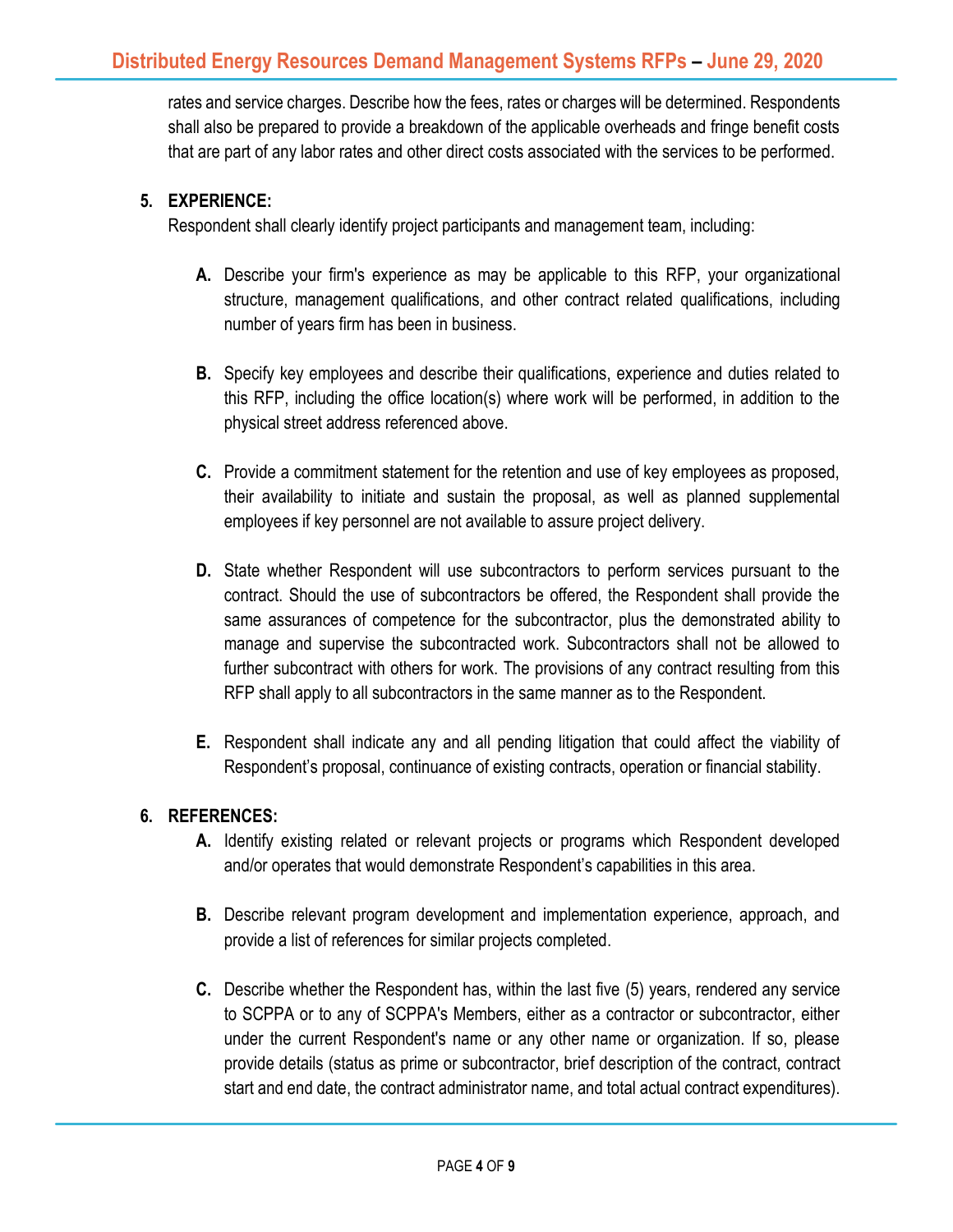**D.** If the Respondent has not rendered any service within the last five (5) years to SCPPA or to any of SCPPA's Members, then please provide references over that period with the details described above including the counterparty for which services were provided.

# **V. PROPOSAL SUBMISSION DELIVERY REQUIREMENTS**

There will not be an initial Respondent's conference associated with this RFP. The deadline to submit Clarification questions on this RFP will be **4:00 PM (PDT) – July 21, 2020**. All questions should be submitted electronically via email to **[DemandManagementSystems@scppa.org](mailto:DemandManagementSystems@scppa.org)** referencing **Distributed Energy Resources Demand Management Systems** in the subject line. Answers to questions that SCPPA, at its sole determination and discretion, deems to be substantive or that would place the inquisitor at a distinct and unfair advantage to other potential Respondents will be posted on SCPPA's website alongside the solicitation at **<http://scppa.org/page/RFPs-Programs>** as soon as a practicable after the date received, but no later than **4:00 PM (PDT) – July 28, 2020**. It is the responsibility of potential Respondents to review this website for any and all postings.

One (1) electronic copy of your proposal and any supporting documentation must be delivered to **[DemandManagementSystems@scppa.org](mailto:DemandManagementSystems@scppa.org)** by no later than **4:00 PM (PDT) – August 5, 2020**.

Additionally, one (1) hard copy of your proposal, including a transmittal letter of authentic offer, and any supporting documentation may be, but is not required to be, submitted with the electronic copy of your submittal, by no later than the time and date referenced above, to:

> Southern California Public Power Authority **Distributed Energy Resources Demand Management Systems Attention:** Bryan Cope & Joanna Lopez 1160 Nicole Court Glendora, California 91740

No contact should be made with the Board of Directors, committees or working group representatives, or SCPPA Members concerning this RFP.

All information received by SCPPA in response to this RFP is subject to the California Public Records Act and may be subject to the California Brown Act and all submissions may be subject to review in the event of an audit.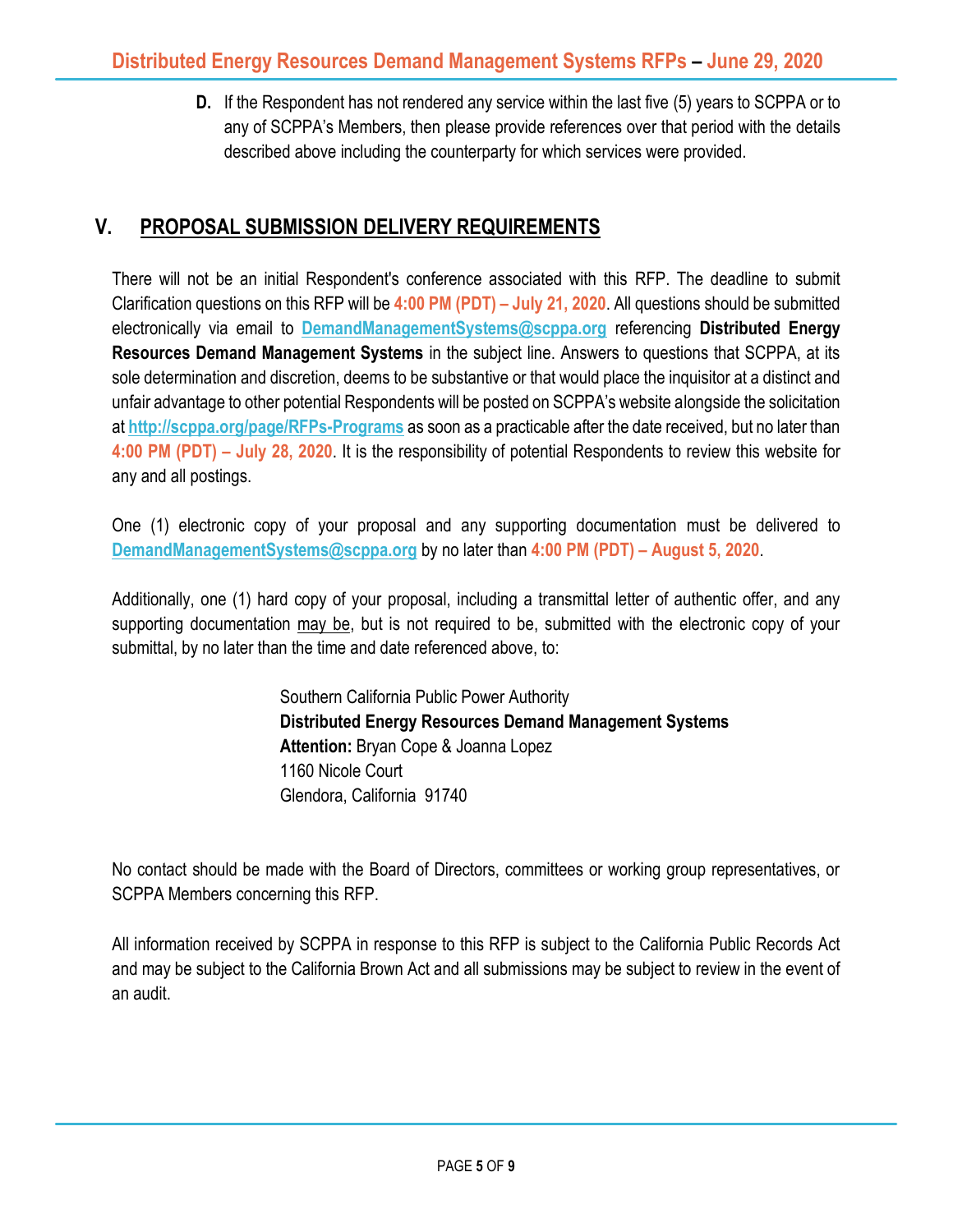## **VI. TERMS AND CONDITIONS**

- **1.** SCPPA reserves the right to cancel this RFP at any time, reject any and all proposals and to waive irregularities.
- **2.** SCPPA shall determine at its sole discretion the value of any and/or all proposals including price and non-price attributes.
- **3.** Proposals may be sub-divided or combined with other proposals, at SCPPA's sole discretion.
- **4.** SCPPA shall perform an initial screening evaluation to identify and eliminate any proposals that are, for example, not responsive to the RFP, do not meet the minimum requirements set forth in the RFP, are not economically competitive with other proposals, or are submitted by Respondents that lack appropriate creditworthiness, sufficient financial resources, or qualifications to provide dependable and reliable services for this RFP.
- **5.** SCPPA reserves the right to submit follow up questions or inquiries to request clarification of information submitted and to request additional information from any one or more of the Respondents.
- **6.** SCPPA reserves the right, without qualification and in its sole discretion, to accept or reject any or all proposals for any reason without explanation to the Respondent, or to make any award to that Respondent, who, in the opinion of SCPPA, will provide the most value to SCPPA and its Members.
- **7.** SCPPA may decline to enter into any potential engagement agreement or contract with any Respondent, terminate negotiations with any Respondent, or to abandon the request for proposal process in its entirety.
- **8.** SCPPA reserves the right to make an award, at its sole discretion, irrespective of price or technical ability, if SCPPA determines that to do so would result in the greatest value to SCPPA and its Members.
- **9.** Those Respondents who submit proposals agree to do so without legal recourse against SCPPA, its Members, their directors, officers, employees and agents for rejection of their proposal(s) or for failure to execute or act on their proposal for any reason.
- **10.** SCPPA shall not be liable to any Respondent or party in law or equity for any reason whatsoever for any acts or omissions arising out of or in connection with this RFP.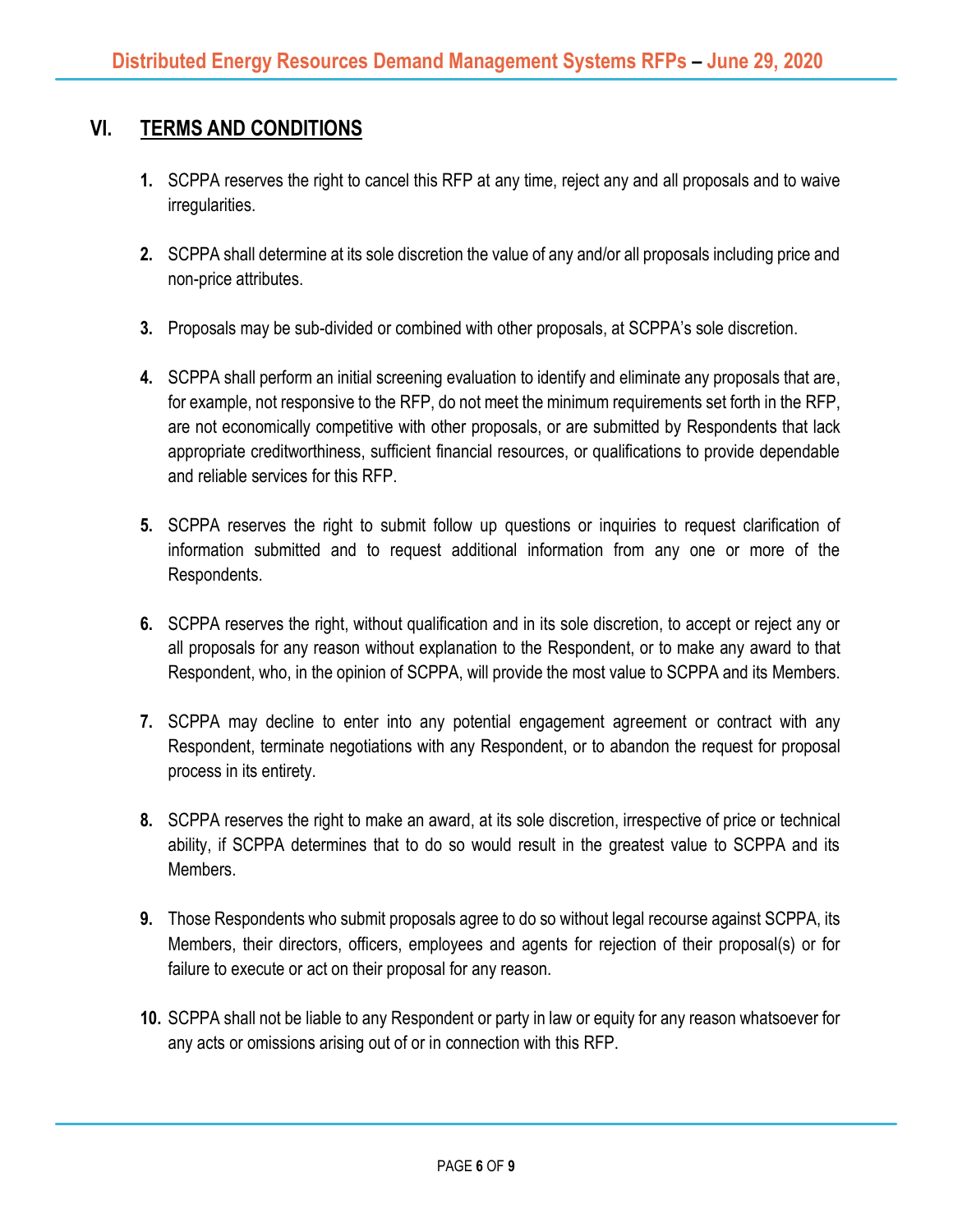- **11.** SCPPA shall not be liable for any costs incurred by any Respondents in preparing any information for submission in connection with this RFP process or any and all costs resulting from responding to this RFP. Any and all such costs whatsoever shall remain the sole responsibility of the Respondent.
- **12.** SCPPA may require certain performance assurances from Respondents prior to entering into negotiations for work that may result from this RFP. Such assurances may potentially include a requirement that Respondents provide some form of performance security.
- **13.** Prior to contract award, the successful Respondent shall supply a detailed breakdown of the applicable overheads and fringe benefit costs that are part of the labor rates and other direct costs associated with the services to be performed.
- **14.** SCPPA Members, either collectively or individually may contact Respondents to discuss or enter into negotiations regarding a proposal. SCPPA is not responsible or liable for individual Members interactions with the Respondent which are not entirely conducted through SCPPA or at SCPPA's option or election to engage the Respondent as defined within the RFP.
- **15.** Submission of a Proposal constitutes acknowledgement that the Respondent has read and agrees to be bound by the terms and specifications of this RFP and any addenda subsequently issued by SCPPA.
- **16.** Information in this RFP is accurate to the best of SCPPA's and its Members' knowledge but is not guaranteed to be correct. Respondents are expected to complete all of their due diligence activities prior to entering into any final contract negotiationswith SCPPA.
- **17.** SCPPA reserves the right to reject any Proposal for any reason without cause. SCPPA reserves the right to enter into relationships with more than one Respondent, can choose not to proceed with any Respondent with respect to one or more categories of services, and can choose to suspend this RFP or to issue a new RFP that would supersede and replace this RFP.

# **VII. ADDITIONAL REQUIREMENTS FOR PROPOSAL**

### **1. CONSIDERATION OF RESPONSES:**

Submitted proposals should be prepared simply and economically, without the inclusion of unnecessary promotional materials. Proposals should be submitted on recycled paper that has a minimum of thirty percent (30%) post-consumer recycled content and duplex copied (double-sided pages) where possible.

### **2. INSURANCE, LICENSING, OR OTHER CERTIFICATION:**

If selected, the Respondent will be required to maintain sufficient insurance, licenses, or other required certifications for the type of work being performed. SCPPA or its Members may require specific insurance coverage to be established and maintained during the course of work and as a condition of award or continuation of contract.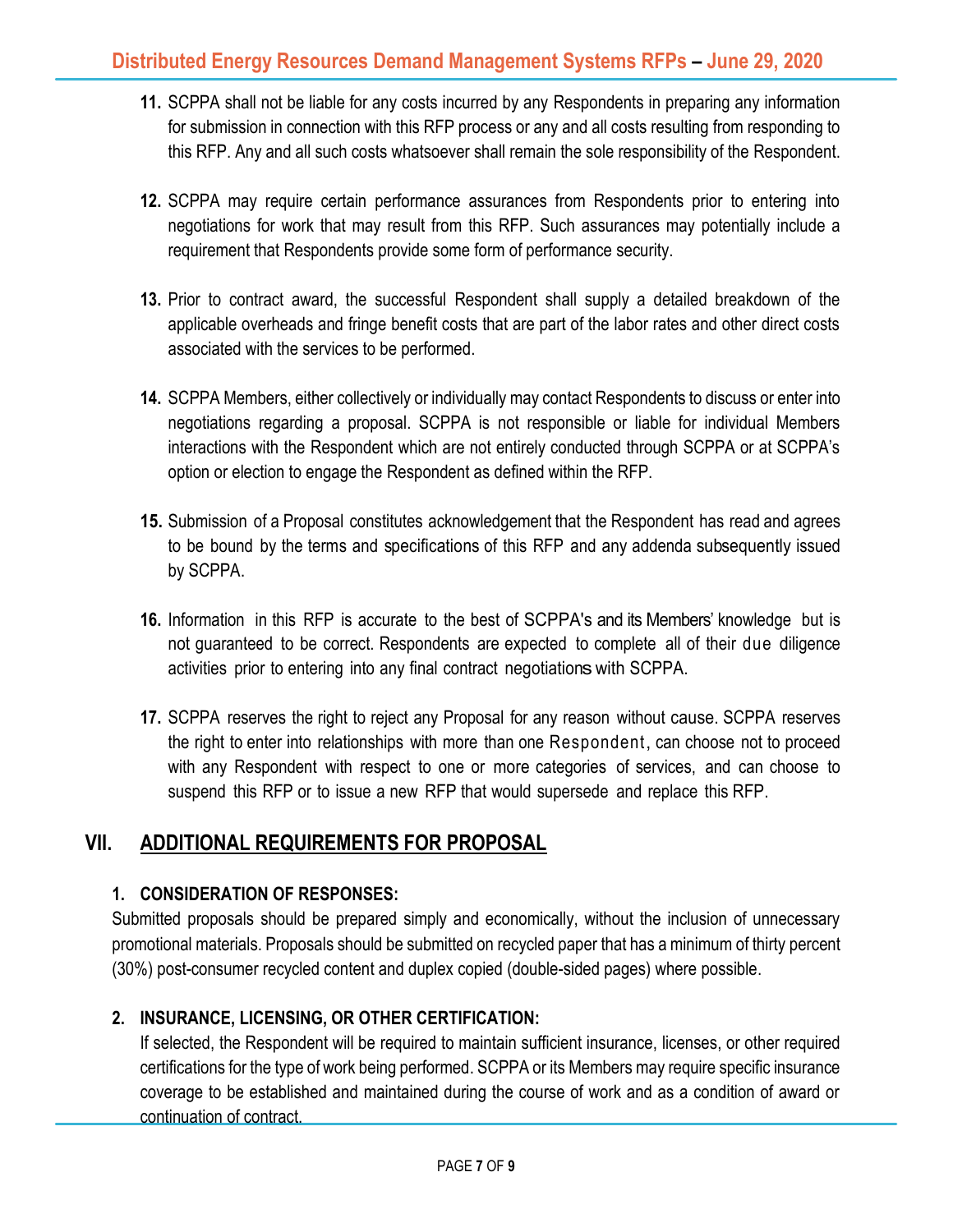### **3. NON-DISCRIMINATION/EQUAL EMPLOYMENT PRACTICES/AFFIRMATIVE ACTION PLAN:**

If selected, the Respondent and each of its known subcontractors may be required to complete and file an acceptable Affirmative Action Plan. The Affirmative Action Plan may be set forth in the form required as a business practice by the Department of Water and Power of the City of Los Angeles which is SCPPA's largest Member.

#### **4. LIVING WAGE ORDINANCE:**

If selected, the Respondent may be required to comply with the applicable provisions of the City of Los Angles Living Wage Ordinance and the City of Los Angeles Service Contract Workers Retention Ordinance. The Living Wage Ordinance provisions are found in Section 10.36 of the Los Angeles City Administrative Code; and the Service Contract Workers Retention Ordinance are found in Section 10.37 of the Los Angeles Administrative Code (SCWRO/LW0).

#### **5. PREVAILING WAGE RATES:**

If selected, the Respondent will be required to conform to prevailing wage rates applicable to the location(s) where any work is being performed. Workers shall be paid not less than prevailing wages pursuant to determinations of the Director of Industrial Relations as applicable in accordance with the California Labor Code. To access the most current information on effective determination rates, Respondent shall contact:

> Department of Industrial Relations Division of Labor Statistics and Research PO Box 420603, San Francisco, CA 94142-0603 Division Office Telephone: (415) 703-4780 Prevailing Wage Unit Telephone: (415) 703-4774 Web: **[HTTP://WWW.DIR.CA.GOV/DLSR/DPREWAGEDETERMINATION.HTM](http://www.dir.ca.gov/dlsr/DPreWageDetermination.htm)**

#### **6. CHILD SUPPORT POLICY:**

If selected, Respondent may be required to comply with the City of Los Angeles Ordinance No. 172401, which requires all contractors and subcontractors performing work to comply with all reporting requirements and wage-earning assignments and wage-earning assignments relative to court ordered child support.

#### **7. SUPPLIER DIVERSITY:**

Respondents shall take reasonable steps to ensure that all available business enterprises, including Small Business Enterprises (SBEs), Disadvantaged Business Enterprises (DBEs), Women-Owned Business Enterprises (WBEs), Minority-Owned Business Enterprises (MBEs), Disabled Veteran Business Enterprises (DVBEs), and other Business Enterprises (OBEs), have an equal opportunity to compete for and participate in the work being requested by this RFP. Efforts to obtain participation of these business enterprises may reasonably be expected to produce a twenty-five percent (25%) participation goal for SBEs. For the purpose of this RFP, SCPPA's Supplier Diversity program is